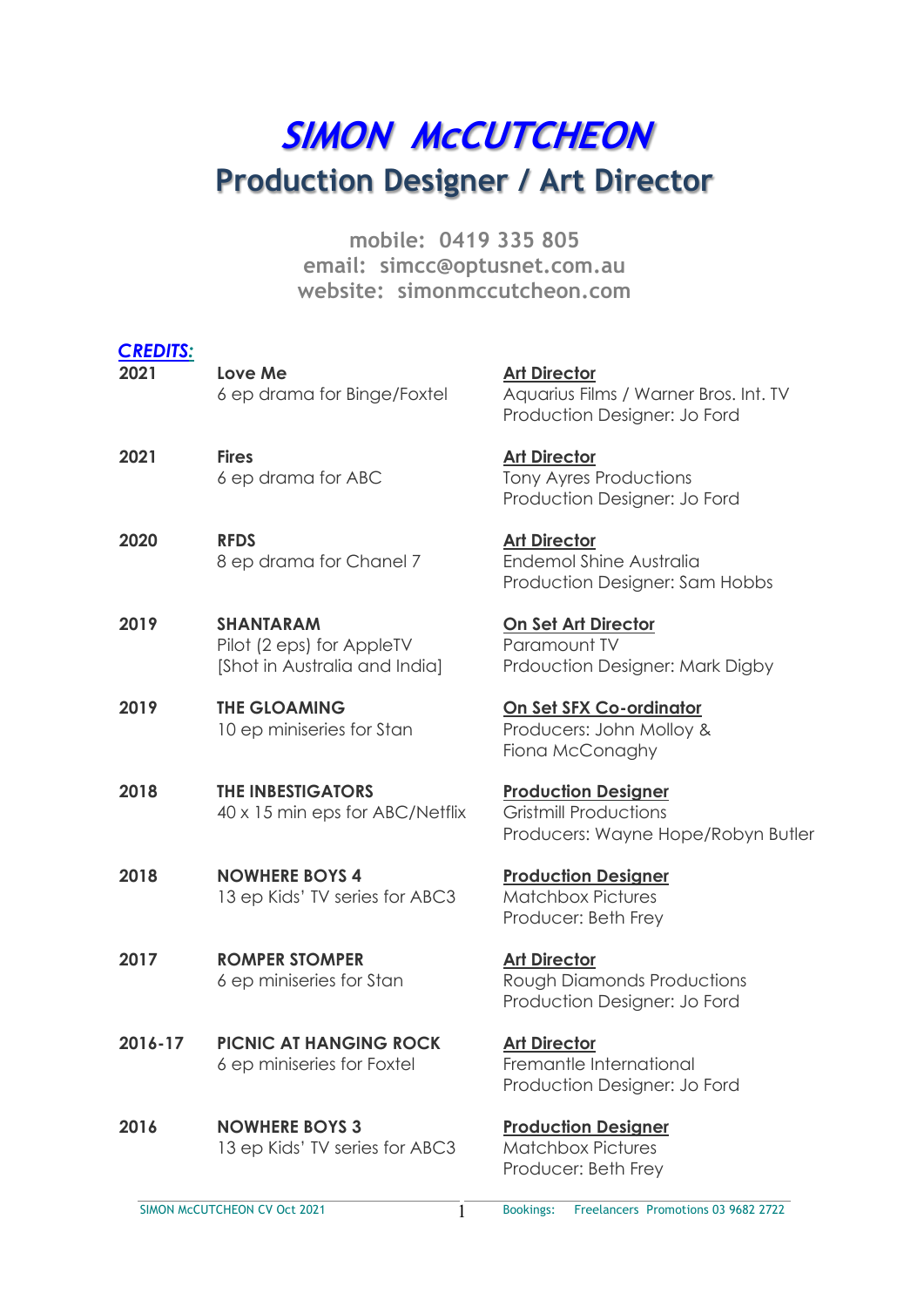#### *CREDITS cont…..*

- **2015-16 EMO, THE MUSICAL Production Designer**
- **2015 NOWHERE BOYS, Production Designer BOOK OF SHADOWS** Matchbox Pictures
- **2014-15 CHILDHOOD'S END On-set Art Director** 3 part miniseries [international] Production Designer: Phil Ivey
- **2014 NOWHERE BOYS 2 Production Designer** 13 ep Kids' TV series for ABC3 Matchbox Pictures
- **2013-14 TIME OF OUR LIVES 2 Production Designer**
- **2013 ANZAC GIRLS Art Director** 6 part miniseries for ABC Screentime
- **2012-13 HOUSE HUSBANDS 2 Production Designer** 13 ep series for 9 Network Playmaker
- **2012 TIME OF OUR LIVES Production Designer**
- **2011 I, FRANKENSTEIN Art Director** Feature film (international) Lakeshore Entertainment
- **2010-11 WINNERS & LOSERS 1 & 2 Art Director**
- **2010 KILLER ELITE Art Director** Feature film (international) Omnilab
- **2009 DEAD GORGEOUS Art Director**
- **2008 BLESSED Production Designer**

Feature film **Matthewswood Productions** Director: Neil Triffett Producer: Lee Matthews

Feature film **Director: David Caesar** 

Producer: Beth Frey

13 ep series for ABC Producers: Amanda Higgs, Judy McCrossin

Production Designer: Scott Bird

Producers: Sue Seeary & Drew Proffitt

13 ep series for ABC Set Up Designer: Jo Ford

Prod. Designer: Michelle McGahey

TV Drama for 7 network Production Designer: Ben Bangay

Prod. Designer: Michelle McGahey

Kids TV series for ABC Production Designer: Peta Lawson

Feature Film **Director:** Ana Kokkinos Producer: Al Clark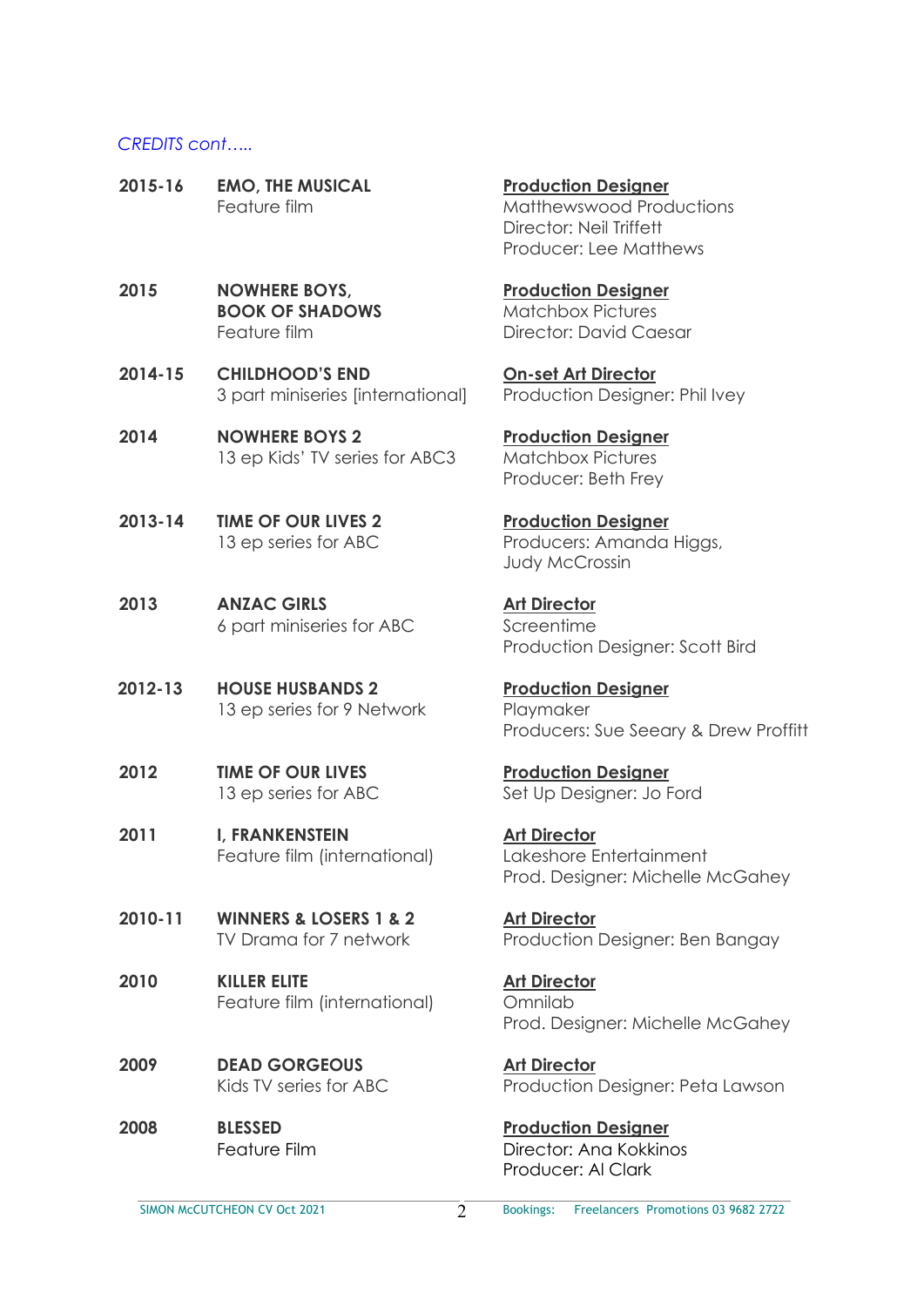#### *CREDITS cont…..*

| יטט טוושבוש<br>2008 | <b>DIRT GAME</b><br>TV miniseries for ABC                 |
|---------------------|-----------------------------------------------------------|
| 2008                | <b>MY YEAR WITHOUT SEX</b><br><b>Feature Film</b>         |
| 2007-08             | <b>THE PACIFIC</b><br>TV series [international]           |
| 2007                | <b>LOOKING FOR CAPTAIN (</b><br>4 part docu/drama         |
| 2006                | <b>WHERE THE WILD THINGS</b><br>Feature Film [internation |
| 2005                | <b>ROMULUS MY FATHER</b><br><b>Feature Film</b>           |
| 2005                | THE BOOK OF REVELATIO<br>Feature Film                     |
| 2004                | <b>LOOK BOTH WAYS</b><br>Feature Film                     |
| 2003                | <b>FERGUS McPHAIL</b><br>Childrens' TV series             |
| 2002                | <b>THE COAST</b><br>TV pilot                              |
| 2001                | <b>HORSEPLAY</b><br>Feature Film                          |
| 2001                | <b>THE QUIET AMERICAN</b><br>Feature Film (internation    |
| 2000                | <b>HALIFAX 5</b><br>3 x Telemovies                        |
| 1999                | <b>DOGWOMAN</b><br>3 x Telemovies                         |
| 1998                | <b>ROUND THE TWIST 3</b><br>Children's TV Series          |
| 1998                | <b>PIG'S BREAKFAST</b><br>Childron's TV Sorios            |

**Art Director** Production Designer: Carrie Kennedy

**Production Designer** Hibiscus Films Director: Sarah Watt

**Assistant Art Director** Production Designer: Anthony Pratt

**2008 Art Director [Australia]** Dir: Wain Fimeri

**2006 Props Master / Set Decorator #2** al] Dir: Spike Jonze Production Designer: KK Barrett

> **Art Director** Dir: Richard Roxburgh Production Designer: Bob Cousins

**2005 Art Director** Dir: Ana Kokkinos Production Designer: Paul Heath

> **Art Director** Dir: Sarah Watt Production Designer: Rita Zanchetta

**Art Director** Production Designer: Paddy Reardon

**Art Director** Production Designer: Richard Bell

**Art Director** Production Designer: Paddy Reardon

**Assistant Set Decorator, Vietnam** ral) Production Designer: Roger Ford

> **Art Director** Production Designer: Richard Bell

> **Art Director** Production Designer: Richard Bell

> **Art Director** Production Designer: Richard Bell

**<u>Space Ship Art Director [Set Up]</u>** Children's TV Series, Production Designer: Richard Bell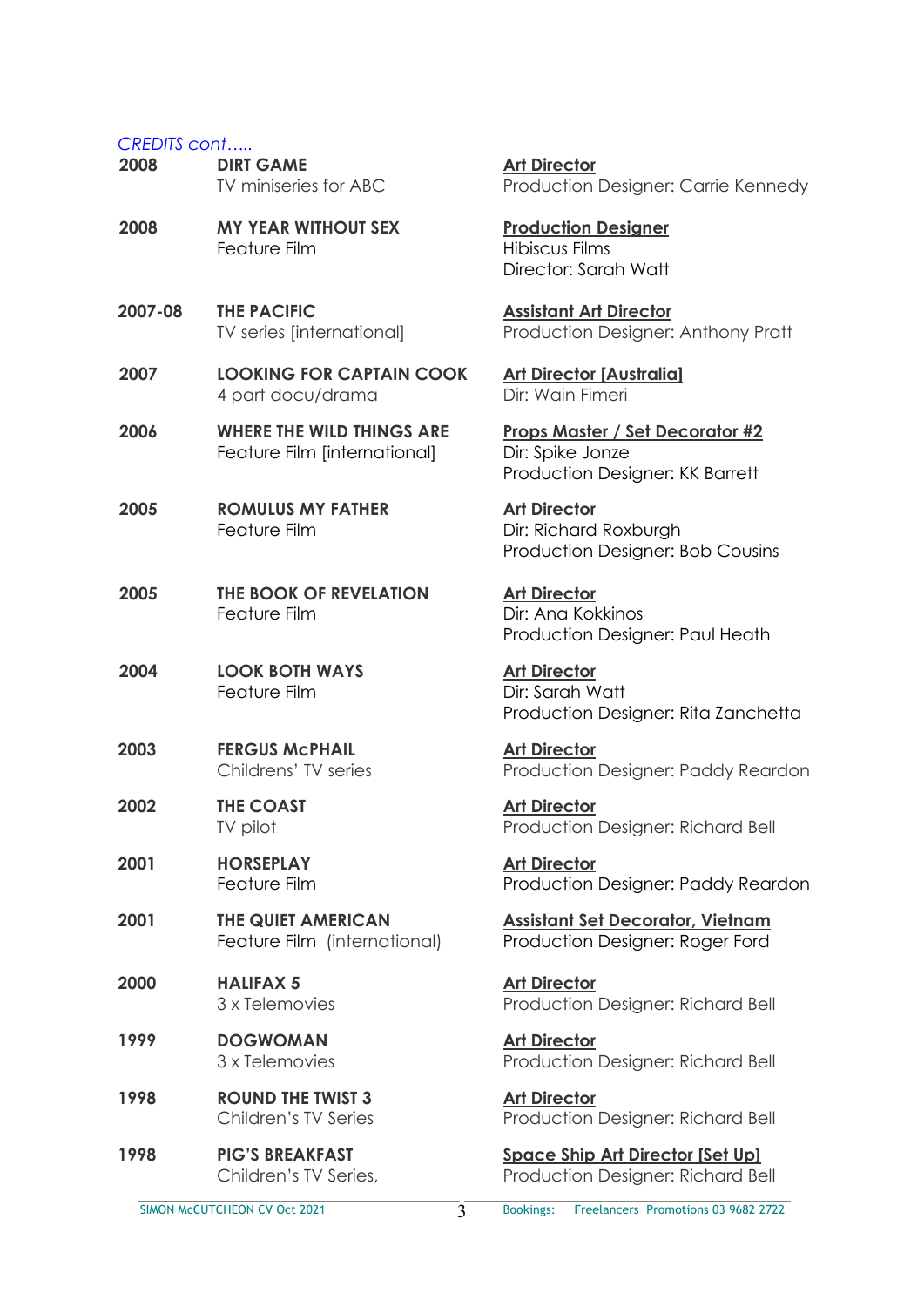### *CREDITS cont…..*

| 1998    | <b>THE CRASH ZONE</b><br>Children's TV Series                 | <b>Buyer/Dresser</b><br>Production Designer: Richard Bell                              |
|---------|---------------------------------------------------------------|----------------------------------------------------------------------------------------|
| 1997    | <b>THE INTERVIEW</b><br>Feature Film                          | <b>Buyer/Dresser</b><br>Production Designer: Richard Bell                              |
| 1997    | <b>SUCCUBUS</b><br>Short [Dur: 35mins]                        | <b>Production Designer</b><br>Director: Harry Weinman                                  |
| 1997    | <b>ONE WAY TICKET</b><br>Telemovie,                           | <b>Buyer/Dresser</b><br>Production Designer: Paddy Reardon                             |
| 1996    | <b>MR. NICE GUY</b><br>Feature Film (international)           | <b>Buyer/Dresser</b><br>Golden Harvest [Jackie Chan]<br>Production Designer: Horace Ma |
| 1996    | THE LAST OF THE RYANS<br>Telemovie,                           | <b>Action Vehicle Coodinator</b><br>Production Designer: Paddy Reardon                 |
| 1995    | <b>RIVER STREET</b><br>Feature Film                           | <b>Buyer/Dresser</b><br>House & Moorhouse<br>Production Designer: Paddy Reardon        |
| 1995-6  | THE FEDS series I & II<br>9 x Telemovies                      | <b>Set Dresser</b><br>Production Designer: Paddy Reardon                               |
| 1995    | <b>SOLDIER SOLDIER</b><br>UK TV Series,                       | <b>Asst. Standby Props</b><br>Production Designer: Michael Bridges                     |
| 1993-4  | <b>BLUE HEELERS</b><br>TV Series (Pilot & 1st series)         | <b>Set Dresser</b><br>Production Designer: Michael Bridges                             |
| 1993    | <b>LAW OF THE LAND</b><br>TV Series,                          | <b>Set Dresser</b><br>Production Designer: Owen Williams                               |
| 1992    | THE HEARTBREAK KID<br>Feature Film                            | <b>Set Dresser</b><br>Production Designer: Paddy Reardon                               |
| 1992    | <b>RFDS</b><br>Television Series,                             | <b>Standby Props</b><br>Production Designer: Andrew Reece                              |
| 1990-91 | <b>BOYS FROM THE BUSH,</b><br>Series 1 & 2 TV [international] | <b>Set Dresser</b><br>Designers: Evan Hercules &<br>Paddy Reardon                      |
| 1988-92 | THE FLYING DOCTORS<br>(3 Series)                              | <b>Set Dresser</b><br>Production Designer: Andrew Reece                                |
| 1986    | <b>COMPACT ADVENTURE KIT #1</b><br>Short [Dur: $\sim$ 15 min] | <b>Production Designer</b><br>Dir: Scott Preston                                       |

 $\overline{4}$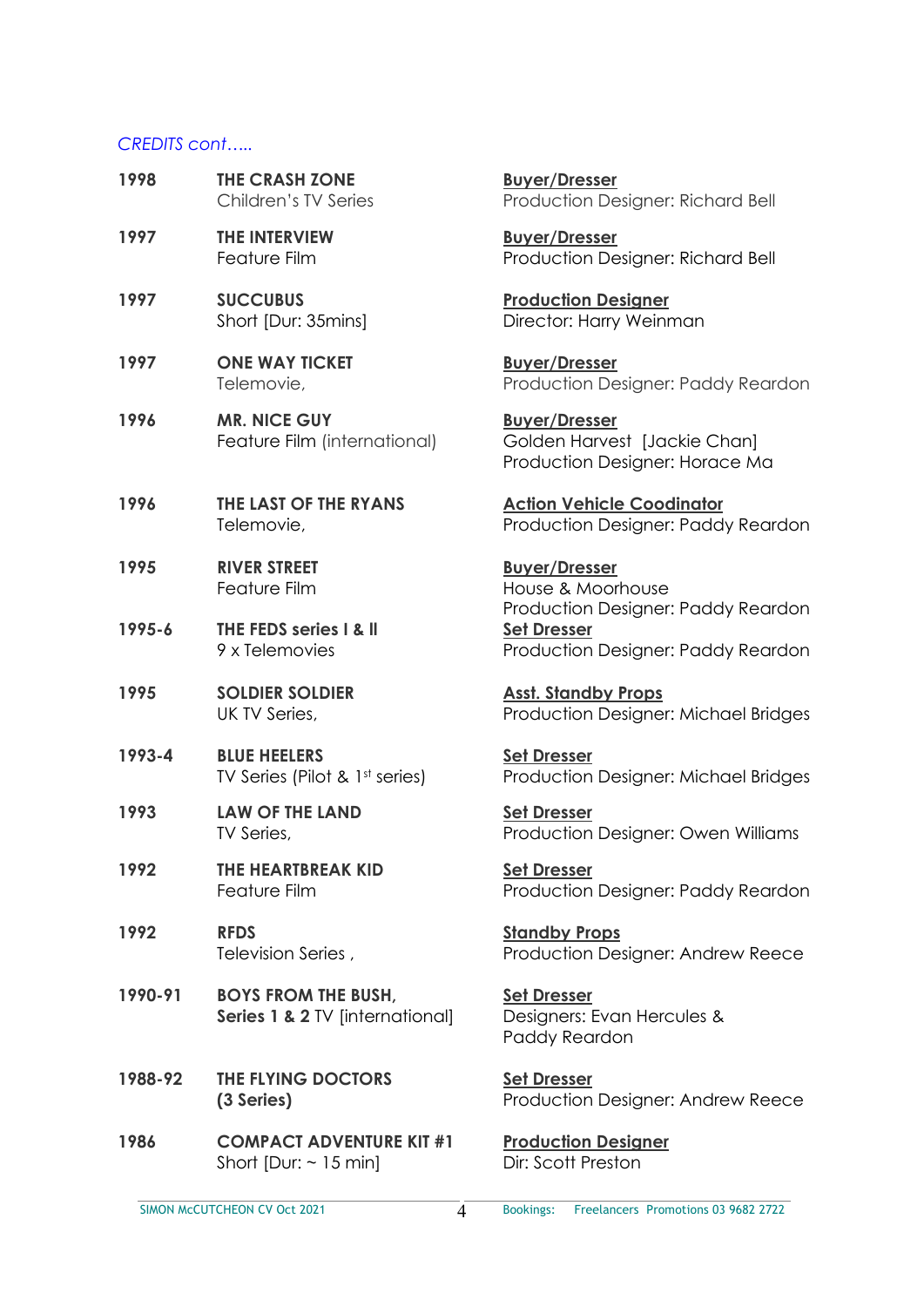## *COMMERCIALS / MUSIC VIDEO CLIPS:*

| 2020 | <b>DEPT EDUCATION &amp; TRAINING</b>    | <b>Art Director</b>           |
|------|-----------------------------------------|-------------------------------|
|      | The Shannon Company                     | Dir: James Shannon            |
| 2015 | <b>WESTERN STAR BUTTER</b>              | <b>Art Director</b>           |
|      | Playbig Film                            | Dir: Rey Carlson              |
| 2013 | <b>BEYONCE 'Flawless' MVC</b>           | <b>Art Director</b>           |
|      | Finch Company                           |                               |
| 2011 | <b>HOMESAFE</b>                         | <b>Art Director</b>           |
|      | Colour Me Simple                        |                               |
| 2010 | <b>YOPLAIT</b>                          | <b>Set Construction</b>       |
|      | Gods & Monsters                         |                               |
| 2010 | <b>K-SWISS</b>                          | <b>Buyer-Dresser</b>          |
|      | Exit Films                              | Designer: Jo Ford             |
| 2007 | <b>UNCLE TOBY MUESLI BARS</b>           | <b>Art Director</b>           |
|      | The Feds                                |                               |
| 2007 | <b>COLES SPRING</b>                     | <b>Art Director</b>           |
|      | Side by Side Communications             |                               |
| 2007 | <b>TAC</b>                              | <b>Buyer-Dresser</b>          |
|      | Revolver Film                           | Art Dir: Aphrodite Kondos     |
| 2007 | APIA RUSH HOUR & VINYL [2 X TVCS]       | <b>Assist. Art Director</b>   |
|      | Film Construction                       | Art Dir: Aphrodite Kondos     |
| 2007 | <b>ANLENE</b>                           | <b>Buyer-Dresser</b>          |
|      | The Guild                               | Art Dir: Aphrodite Kondos     |
| 2007 | <b>SUZUKI SWIFT 'TRAFFIC REPORT'</b>    | <b>Buyer-Dresser</b>          |
|      | The Guild                               | Art Dir: Aphrodite Kondos     |
| 2007 | <b>AUS GOVT 'SUPERANNUATION'</b>        | <b>Buyer-Dresser</b>          |
|      | <b>Film Graphics</b>                    | Art Dir: Aphrodite Kondos     |
| 2006 | <b>COLES FRESH/SPECIALS [2 x TVC's]</b> | <b>Art Director</b>           |
|      | Side by Side Communications             |                               |
| 2005 | <b>APIA</b>                             | <b>Art Director</b>           |
|      | Side by Side Communications             |                               |
| 2005 | <b>COLES CHRISTMAS [2 x TVC's]</b>      | <b>Art Director</b>           |
|      | Side by Side Communications             |                               |
| 2005 | <b>CENOVIS VITAMINS</b>                 | <b>Art Director</b>           |
|      | The Guild                               |                               |
| 2005 | <b>BULLA ICECREAM</b>                   | <b>Art Director</b>           |
|      | Side by Side Communications             |                               |
| 2005 | <b>AUSTRALIAN UNITY</b>                 | <b>Art Director</b>           |
|      | The Guild                               |                               |
| 2004 | <b>GROSBY SHOES</b>                     | <b>Buyer/Dresser</b>          |
|      | Renegade Films                          |                               |
| 2004 | <b>VB Campaign [6 x TVC's]</b>          | <b>Assistant Art Director</b> |
|      | Renegade Films                          |                               |
| 2004 | <b>JUST JEANS</b>                       | <b>Buyer/Dresser/Stand-by</b> |
|      | <b>Port Productions</b>                 |                               |
| 2003 | <b>HONDA FIT [JAPAN]</b>                | <b>Art Director</b>           |
|      | Via International                       |                               |
| 2003 | <b>AXA INSURANCE [UK]</b>               | <b>Assistant Art Director</b> |
|      | <b>Windows Productions</b>              |                               |
| 2002 | <b>OLIVIA NEWTON-JOHN MEDIA LAUNCH</b>  | <b>Production Designer</b>    |
|      | Austin Hospital                         | & Event Manager               |